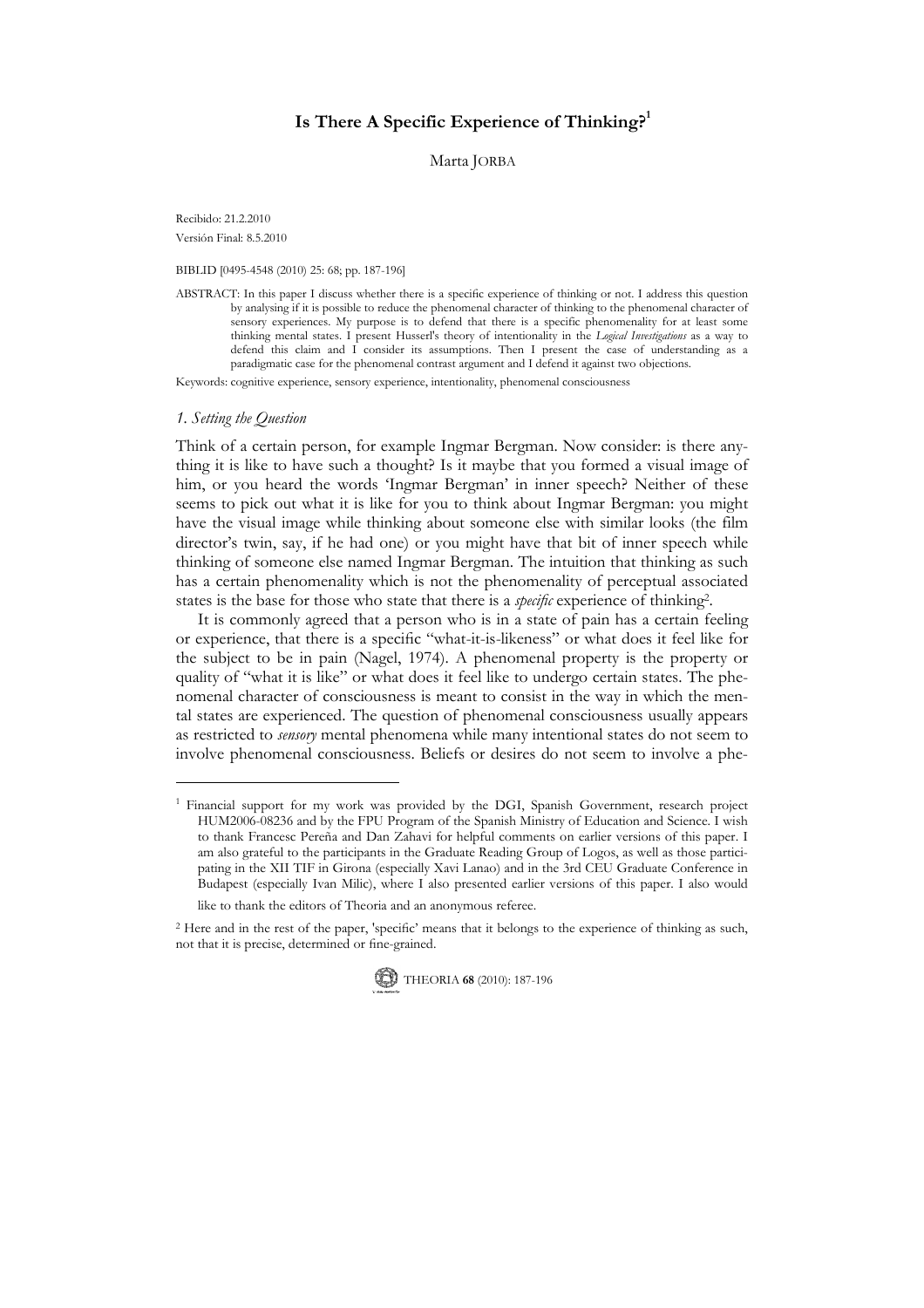nomenal character, at least without mediation of sensory experiences. The term 'experience' is thus normally used to refer to sensory experiences. While it is commonly agreed that sensory states possess this qualitative character, some philosophers cast doubt on the fact that there is something such as a specific cognitive<sup>3</sup> experience or a specific experience of thinking.

 The question at stake is then: when there is an experience of thinking, is its phenomenal character reducible to the phenomenal character of sensory experiences? In other words:

 1. Could there be two subjects with the same phenomenal sensory aspects but with phenomenally different thoughts?

― If the answer is yes: the proponent of a specific cognitive phenomenology is right

― If the answer is no: the opponent of a specific cognitive phenomenology is right

 My aim in this paper is to defend the thesis that there is a specific phenomenality for some thinking experiences<sup>4</sup>. I present Husserl's theory of intentionality in the Logical Investigations as a way to defend this claim and I consider its assumptions. Then I present the case of understanding as a paradigmatic case for the phenomenal contrast arguments and defend it against two objections.

 For some period in the philosophy of mind, it seemed that this debate amounted to an obvious question: those in favour of a specific cognitive phenomenology think that it is true and it is simply too obvious to call for an argumentation, whereas those who refuse it think that it is just obvious that it is false, or just that this issue couldn't bring important consequences for our view of the mind. Clearly, as Pitt (2004) points out, arguments on both sides are called for. And it seems that the situation is starting to change (see Bayne & Montague, in press). The main arguments at stage so far is:

In favour of a specific cognitive phenomenology:

- 1. Classical phenomenological theories of intentionality (Husserl, 1984).
- 2. Phenomenal contrast (Husserl, 1984; Pitt, 2004; , 1998; Strawson, 2010): ― they look for cases in which there are phenomenological differences that aren't grounded in sensory differences.
- 3. Epistemology (Siewert, 1998; Pitt, 2004). Their key premises are:
	- ― introspective knowledge (Pitt, 2004)
	- ― distinctively first-person knowledge (Siewert, 1998)

4. Appeal to arguments found in debates about perception (Jackson's knowledge argument) (Goldman, 1993).

<sup>&</sup>lt;sup>3</sup> I use 'cognitive' following its use in the literature on the topic, so that it means involving thought.

<sup>4</sup> I remain neutral with respect to the claim that all cognitive experiences have a specific phenomenal character.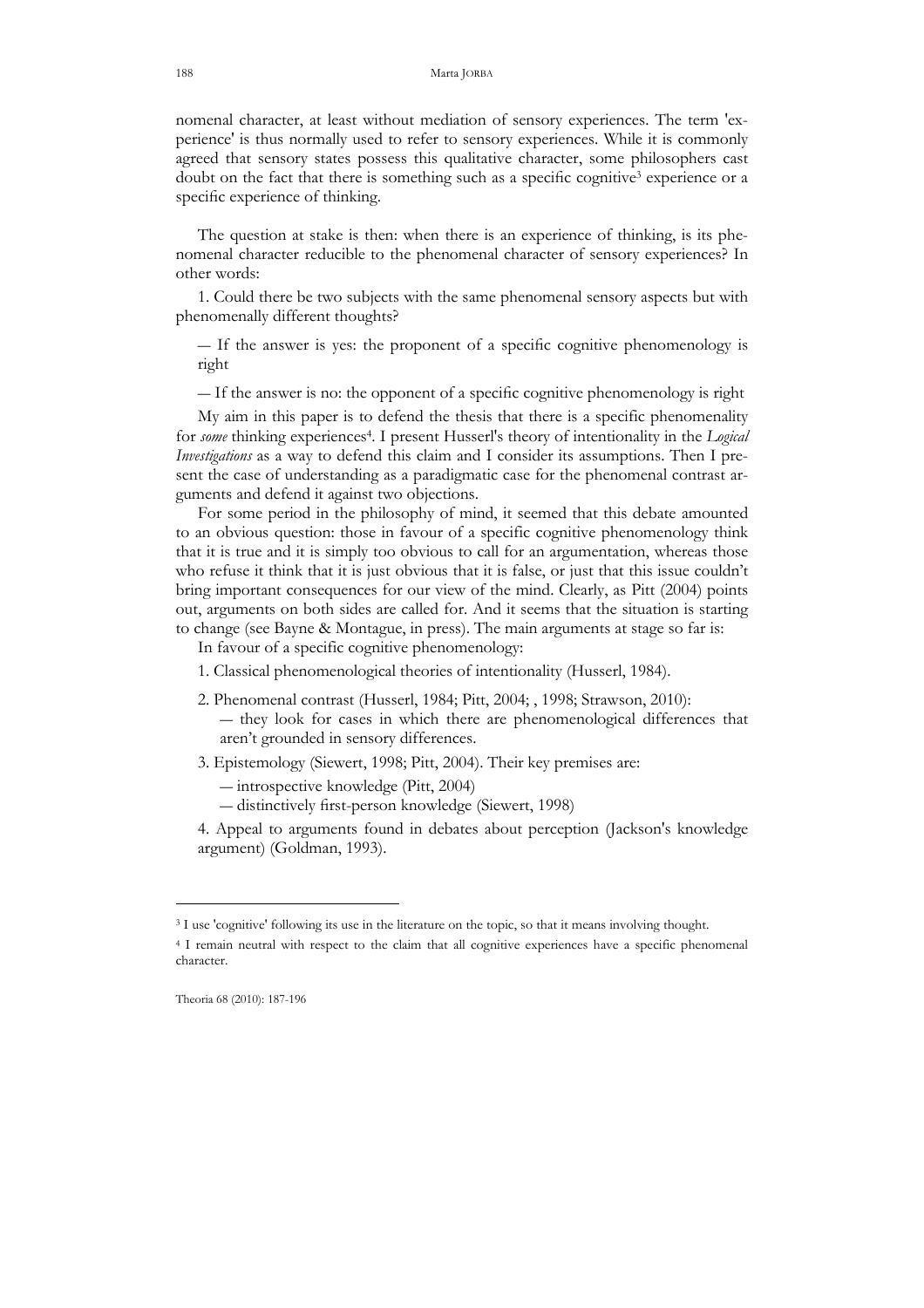#### 5. Parity arguments:

― if one has reasons to accept qualitative character for some sensory mental states, then one has equal reasons to accept qualitative character for cognitive states (Schields, (in press))

 The arguments against a specific cognitive phenomenology proceed by (i) rejecting classical phenomenological theories of intentionality (for different reasons), (ii) explaining away the cases of phenomenal contrast by appealing to other sorts of phenomenology (perceptual, emotional) (Tye & Wright, in press), (iii) rejecting the epistemology arguments, or (iv) appealing to assimetries between sensory and non-sensory states (Georgalis, 2003).

 My aim in this paper is then to present 1) and 2) of the arguments in favour of a specific cognitive phenomenology and discuss two objections to 2).

#### 2. A Phenomenological Theory of Intentionality

-

In the *Logical Investigations* (LU), Husserl describes the following scenarios. Someone listens carefully to a complex of sounds that is completely new for her so that it is merely an acoustic complexity and then, afterward, once she is familiarized with its meaning and she hears that chain of sound in a conversation, she understands it. Or we imagine that certain figures produce in us a merely aesthetic effect, and then suddenly we comprehend that they can be symbols or verbal signs. Then he asks: which is the difference between the two states? Where does this plus of the understood expression over the articulated sound empty of meaning lie? (LU,  $V$ ,  $\$  14). Husserl's answer is that the difference lies in the "character" of the mental state. "Character" is the general term which covers what he calls the "Quality" and the "Matter"<sup>5</sup> of an act ("act" is the technical term for intentional experience). The Quality, or what we could call the "style of presentation" of the act, is the type of act ―a thought, an imagination, a belief, etc.  $-$  (what in analytic terminology are propositional attitudes<sup>6</sup>), whereas the Matter is the aspect under which the object presents itself. Both Quality and Matter constitute an intentional experience or act.

 If we want to present Husserl's descriptions in the form of an argument, it would be the following (see Soldati, 2005):

(i) Psychic acts are wholes and Matter and Quality are moments (dependent parts) of the whole.

(ii) The parts of a whole have the same ontological status as the whole itself (principle of ontological homogeneity)<sup>7</sup> .

<sup>5</sup> 'Quality' and 'Matter' are here technical terms not to be confused with some other non technical meanings. I use capital letters to indicate it.

<sup>6</sup> For Husserl, however, not all intentional experiences or acts have a propositional content as content, he leaves space for non-propositional content.

<sup>7</sup> This principle must be restricted to the case of experiences, for it is not true in general for all parts and whole relations.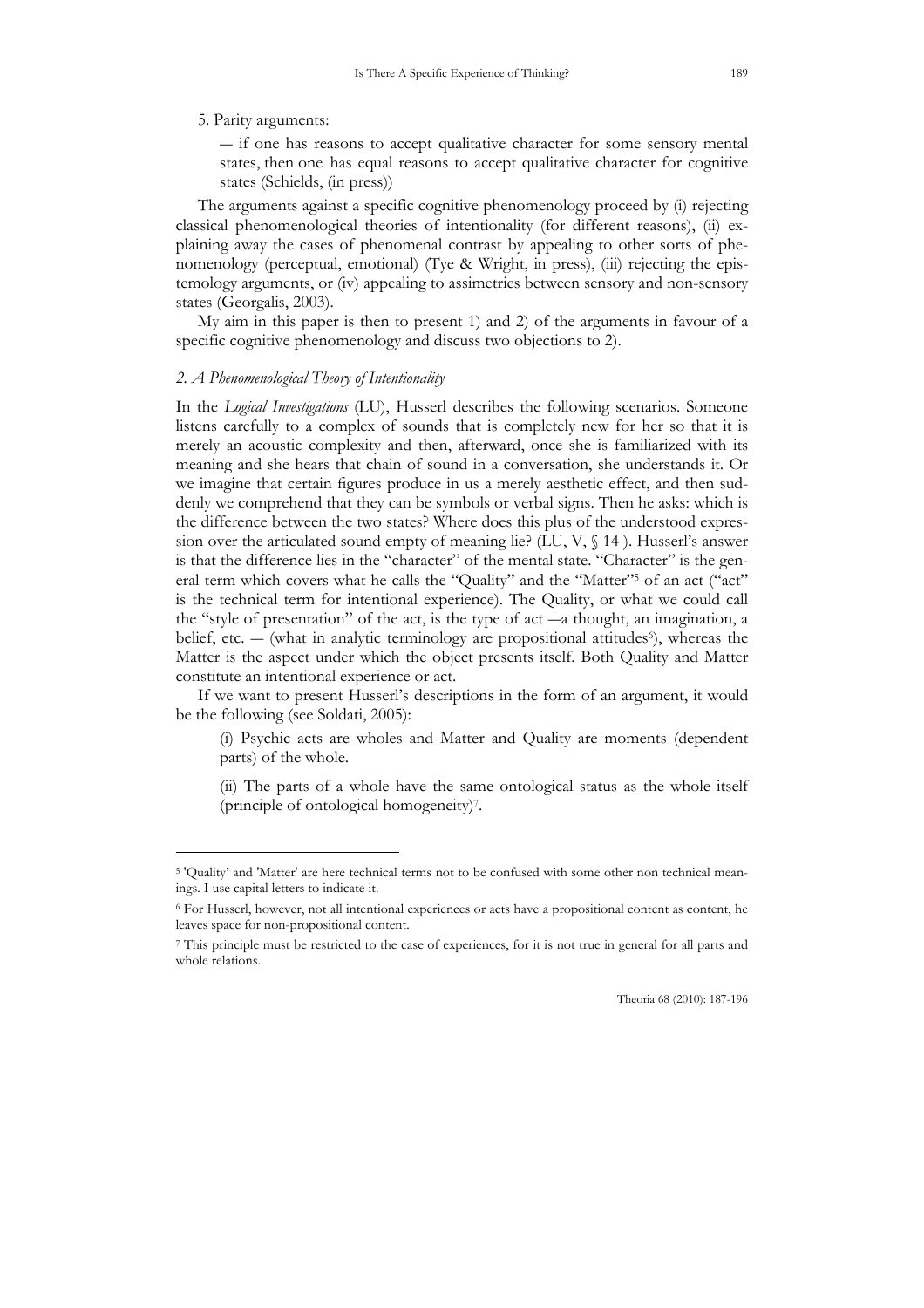(iii) Psychic acts as wholes are experienced.

Therefore: The Matter and the Quality are experienced.

 That the Matter is experienced means that the way the object is given to us (the object with this and that feature) is experienced, that is, that the meaning is experienced (because the Matter is where the meaning as a species instantiates itself, according to Husserl's theory of species and particulars). Thus, the meaning of the act belongs to the experienced content. If the experienced content is the qualitative content, and if the meaning is of conceptual nature, it corresponds to it a conceptual qualitative content, what can be called "conceptual qualia" (see Dorsch & Soldati, 2005).

That the Quality is experienced means that there are *experiential* differences between different Qualities: whether a certain act or intentional mental state is an imagination, a perception, a thought, a judgment, etc., is recognized because they are experienced differently, they are different kind of experiences which instantiate themselves in token experiences.

 We have seen a way to defend a specific phenomenality for cognitive experiences relying on Husserl's theory of intentionality in the LU. Once one accepts that intentionality is a lived phenomenon, it follows that intentional mental episodes have phenomenal character. Moreover, the difference between them is an experiential difference (see also Zahavi, 2005). The very fact that we experience a thought as a thought and not as an imagination or as any other kind of mental state. These experiential differences make the phenomenal character of thinking specific, not reducible to the character of other experiences. This approach defends that the experience of understanding or of thinking in general is given in a different way as sensory experiences. The idea is that the thinking experience can —and maybe should— be given through images but we undergo it and properly speak of it as such when these images are not there. Before concluding this section, two important comments should be done.

 First of all, the question of the phenomenal character of cognitive states is something obvious for Husserl's phenomenology or, in other words, it is not a thesis to be defended but part of his central point of departure for his theory of intentionality, that is, part of the primitive notion (intentional experience) which sustains the theory. Maybe this is so because of the descriptive character of the phenomenological approach to intentionality, which aims to show what we find when we reflect upon our mental lives, without pronouncing itself on the possible reduction of intentionality to a more basic phenomenon (physically speaking).

Secondly, this theory holds a *general* claim with respect to our topic, namely, that the specificity of the phenomenal character for cognitive states is valid for all kinds of cognitive conscious mental states. Experiential differences amount to differences in kinds of cognitive mental states, for all of them<sup>8</sup> .

 These two remarks lead to the following consideration. Since intentionality as a lived phenomenon was a starting point for Husserl, he didn't attempt to defend the

<sup>8</sup> In fact, this thesis is also true for Husserl in the domain of all conscious mental states, not only the cognitive one. Our present case -cognitive experience- is a subset of the set formed by all conscious intentional states.

Theoria 68 (2010): 187-196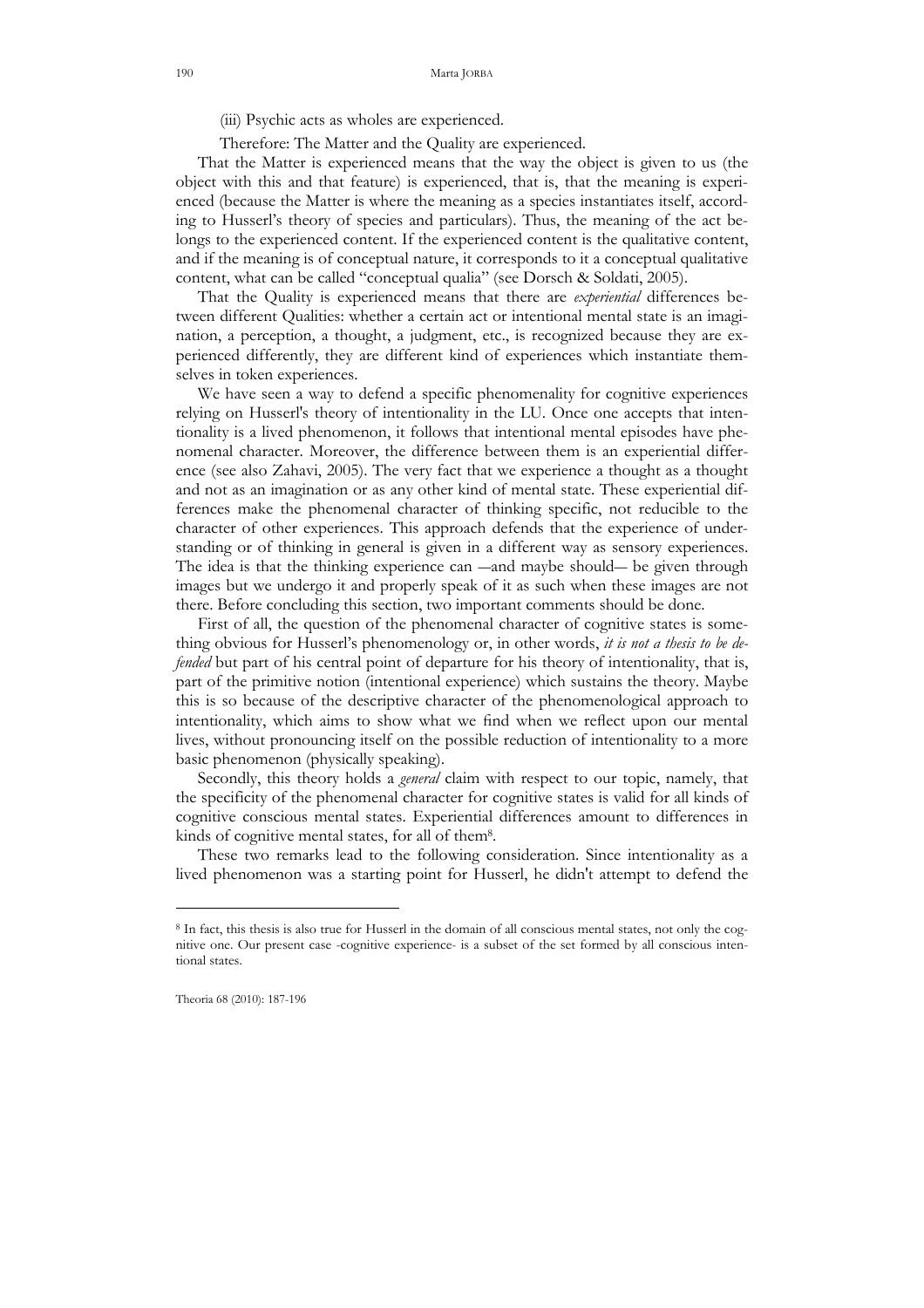claim of a specific phenomenality for all kinds of conscious cognitive states, he just endorsed it. I don't defend this general claim in this paper, for which I think further argumentation is necessary.

# 3. The Phenomenal Contrast

-

Imagine two people listening to the news on a French radio program. One of them, Jacques, speaks French, while the other, Jack, speaks only English. We can ask whether Jacques, who understands what the news speaker is saying, has an experience of a different sort than Jack, who merely hears the French-sounding words without grasping their meaning. The answer is that they both have different cognitive experiences although they have the same sensory experience (they hear the same chain of sounds). Jacques has an experience of understanding while Jack doesn't.

 The example was put forward in detail by Strawson (2010, p. 5) (although it dates back to Husserl, as we have seen): 'consider what it is like, experientially, to hear someone speaking non technically in a language that one understands. One understands what is said, and one undoubtedly has an experience. How do the understanding and the experience relate? Most will agree that the experience is complex, and that it is not merely sensory, not just a matter of the sounds. But they will hesitate if it is suggested that there is experience (as) of understanding'. The experience is 'as' of understanding because it need not be veridical: 'misunderstanding involves understanding-experience as much as genuine understading does, for understanding-experience is experience as of understanding and need not be veridical. (It could be called 'meaning-experience')' (idem, p.7). He argues for this understanding-experience over and above visual and auditory experience.

 This argument points to a phenomenal contrast between the mental state of understanding and that of not understanding. Its tenet is to show that sensory experiences can not account for this contrast, leading to the conclusion that we must accept a specific phenomenal character for some cognitive experiences<sup>9</sup>.

### 3.1. Objection 1: The Accompanying Sensory Aspects of Thought

A common argument to deny that such phenomenology is specific to cognitive states it to say that thought is normally accompanied by states such as perceptual representations, bodily sensations, images or inner utterances, so that the phenomenal qualities we find in thought are in fact constituted by these mental images and not by the experience of thinking itself. My experience of thinking that p is experiential in so far as I sensory hear or read or imagine the utterance p.

 In this line of reasoning, Burge (2007, p.399) asserts that 'when thought is phenomenally conscious, its being phenomenally conscious derives from its making use of phenomenal qualities that derive from more primitive psychological systems'. Carruthers (2006, p. 6-7) has the same point to make: '... thoughts aren't phenomenally

<sup>&</sup>lt;sup>9</sup> A functionalist could account for the difference between these two states without having to accept a specific phenomenal character for thought. I am aware of possible functionalist objections, but the response to them would be outside the scope of this paper.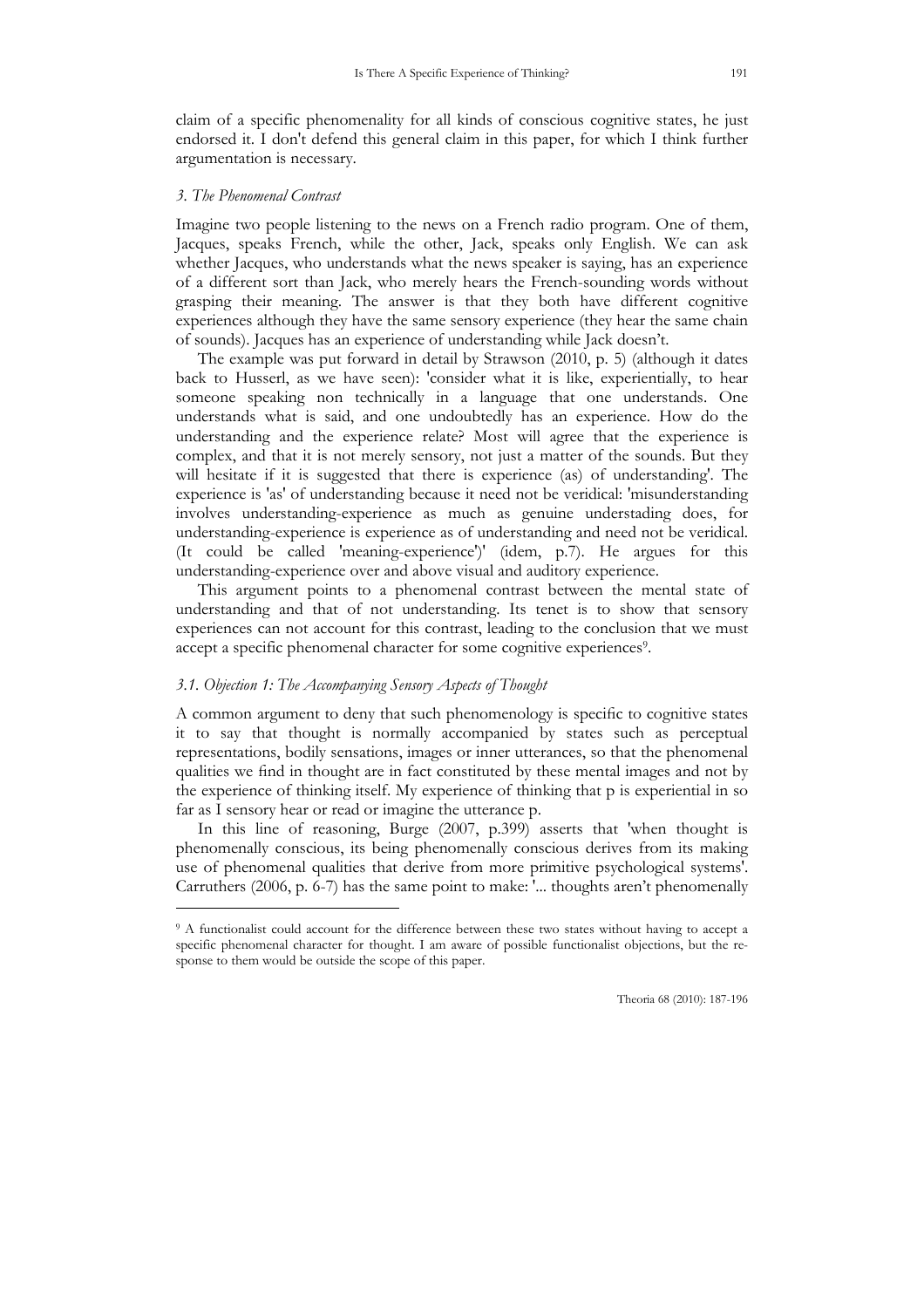conscious per se. Our thoughts aren't like anything, in the relevant sense, except to the extent that they might be associated with visual or other images or emotional feelings, which will be phenomenally conscious by virtue of their quasi-sensory status. [In inner speech] phenomenal consciousness will attach to the imaged sounds of the sentences, not to the contents of those sentences, i.e. not to the thoughts that are thereby entertained'. And also Jackendoff (2007, p.82) claims that: 'I conclude that phonology is necessary and suficient for the presence of linguistic qualia, and meaning is neither necessary nor suficient... if we pay attention to the phenomenology of 'conscious thought', we find it most often has the form of linguistic images-'inner speech' or a 'voice in the head,' a Joycean stream of consciousness... The form of the associated thought, a semantic/conceptual structure that is capable of driving inference, is not at all present in experience'.

 This view seems to be part of a general philosophical attitude toward consciousness influenced by Wittgenstein's (1953, § 154) attack on understanding as a mental process: 'In the sense in which there are processes (including mental processes) which are characteristic of understanding, understanding is not a mental process. (The increase and decrease of a sensation of pain, the hearing of a melody, of a sentence: mental processes)'. Wittgenstein (1953) seems to reject that understanding is a mental process on the basis of the argument that it is not a sensory process or experience. According to this quote, it seems that in order to be able to deny that we have an experience of understanding, he has to deny that the understanding is mental, and this supposes that everything that is mental is experienced. If one wants to say that there is no cognitive experience, one should say that it is not a mental process. And if one doesn't accept Wittgenstein's thesis and thinks that understanding is a mental process, one must reduce it to the experience of sensory mental states. However, as Soldati & Dorsch (2004) note, Wittgenstein's argument does not address the possibility of there being non-sensory experiences.

## 3.1.1. Replies

1. We find a reply to this objection in almost all the authors who defend a specific phenomenality of thought. A possible answer is that, even if this objection holds, the phenomenal character of these sensory states would be only *contingently* linked to the content of the respective propositional state. An example: we express a thought about a cat in English with the word 'cat' and not with another one, but this is not essential to the thought itself.

 But the objection can come again: one could insist that the qualitative character of these experiences belong exclusively to the accompanying sensory representations and that it is independent of their conceptual content. It seems plausible to maintain that, since the sensory representations usually occur in conjunction with particular thoughts, we have the tendency to take the phenomenal character of sensory representations to be a feature of the non-sensory thoughts.

2. The straightforward response here is that it is plausible to claim that the states in question can, and often do, occur without the simultaneous presence of sensory rep-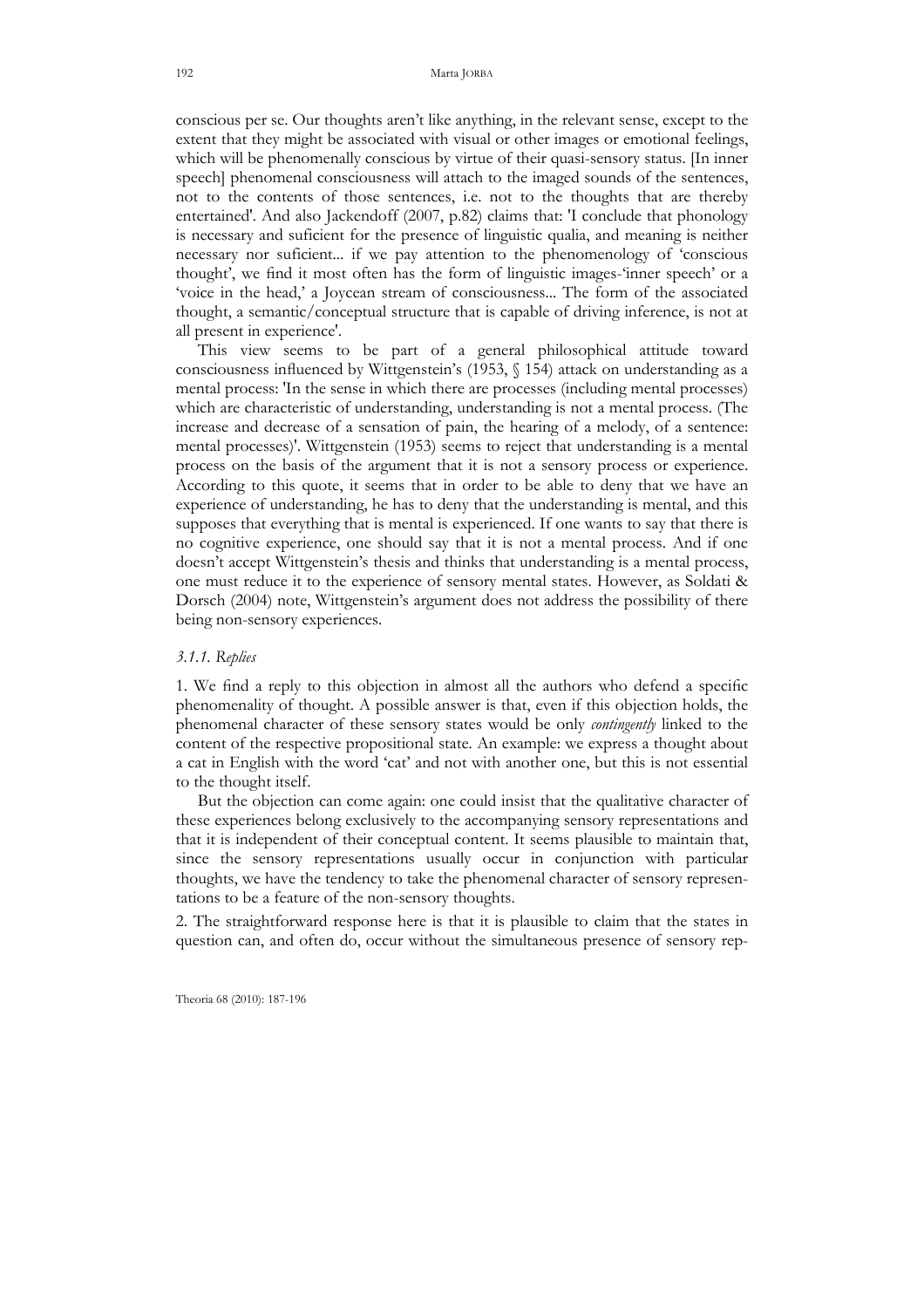resentations, of symbols or signs. When one hears the sentence 'The Eiffel Tower is going to be dismantled', one will normally form a visual image of the Eiffel Tower in this particular process described. But others will not, and such an imagining is not a necessary accompaniment nor it is part of the understanding experience. Siewert (1998, p. 277) has put forward examples of thoughts that are too complex and disappear in such an immediate way that it would be impossible to sensory represent (auditory or by images) the sentences at the same time: 'you are standing at the door to your house, reaching in your pants pockets for the door key, and you find it empty. You feel a sudden panic; you think perhaps you have locked yourself out; you try to remember where you put the keys, then recall switching them to your coat pocket earlier; you reach and find them there ―relief'. It is a case of sudden wordless thought that involves a kind of anxiety. In this case, however, one could think that the phe-

 So I think that what is called for are instances in which a thought occurs to you, when not only do you not visualize what you think, but you also don't verbalize the thought, either aloud or silently, nor are you understanding someone else's words. Examples of this sort could be an abrupt shift in the direction of thought, as for instance when you are doing something —let's say cooking— and you are occupied with the task and thinking about the ingredients and so on, and you suddenly remember (it comes to you in an instant) an appointment you had.

nomenal character is produced by the anxiety that the situation produces, which may

not be necessarily thought of as a specific cognitive state.

3. These examples show cases in which we have non-iconic thought, to use Siewert's terminology. But we can also respond to the objection by saying that the phenomenality of thinking and the phenomenality of imagery or sounds vary independently of each other, and therefore the latter can not be identified with the former. Two different thoughts can have the same associated images but nonetheless different phenomenal character: I can imagine the same image of the Eiffel Tower both with the thought 'The Eiffel Tower is 300 meters tall' and 'The Eiffel Tower is 301 meters tall' and nevertheless undergo phenomenally different states. And the other way round: I can associate different images to two utterances of the same sentence separated in time and nevertheless have the same phenomenal character. Another example for this variation is the case of homonyms: what it is like for you to think of a bark (of a dog) is different from what it is like for you to think of bark (of a tree), although they are written and pronounced identically.

 We have seen a first objection to the specific phenomenal character for thought. I have argued that the objection doesn't succeed because: (i) the occurrence of sensory accompanying states is not a necessary condition for conscious thought, precisely because there are thoughts for which there is no possible sensory representation and they nevertheless have phenomenal character; (ii) the phenomenality of thinking and the phenomenality of sensory experiences can vary independently of each other<sup>10</sup>.

<sup>&</sup>lt;sup>10</sup> The reductionist about the phenomenality of thought also has the possibility of accounting for this phenomenality in terms of other associated states (emotional, the experience of trying, etc) (Tye & Wright, in press). I have not addressed this option here.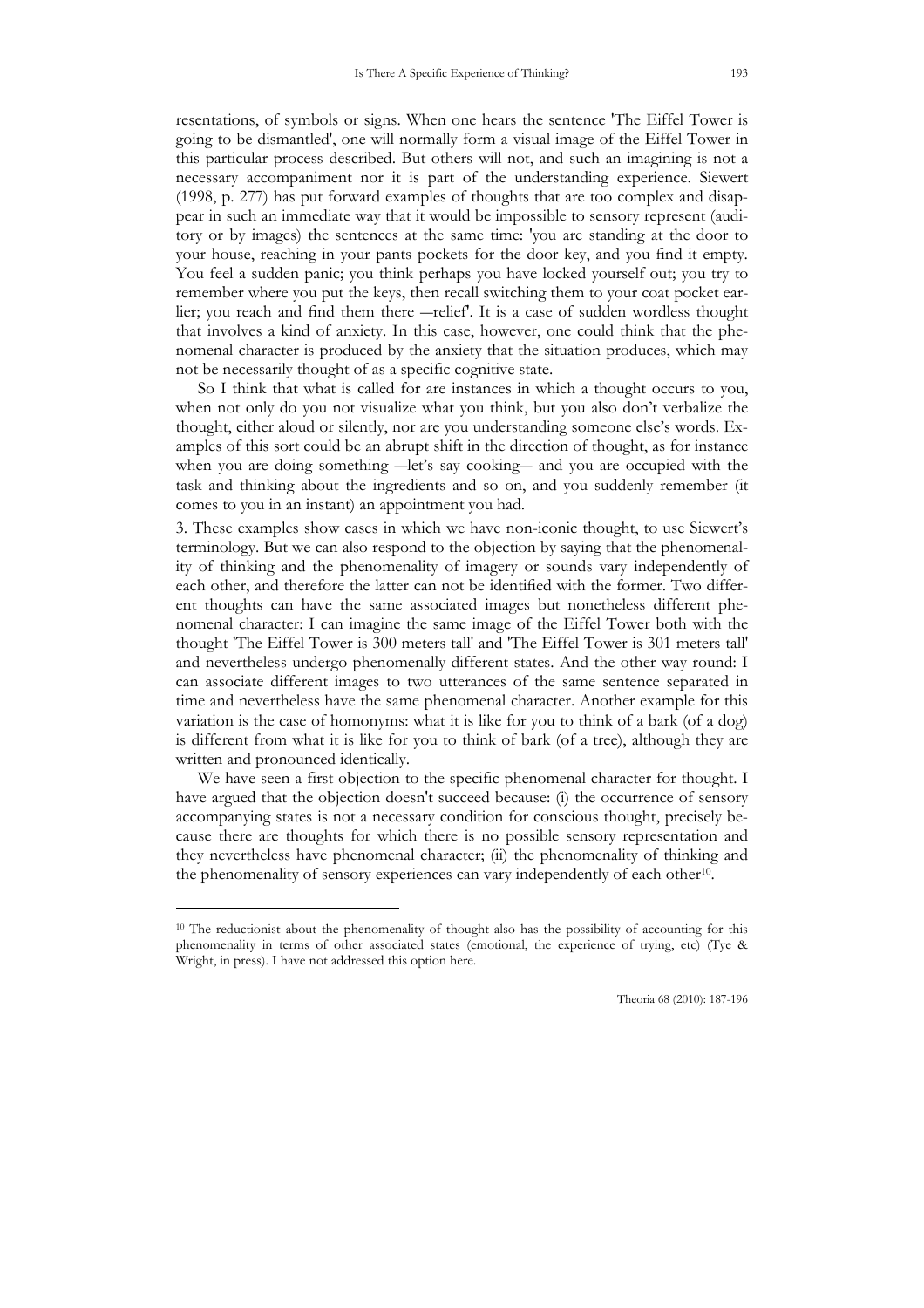# 3.2. Objection 2: The "Click" and the "Aha" Experiences

It could be argued that the phenomenal difference between thoughts is not due to their specific phenomenal character but to a kind of "click" or "aha!" experiences. These experiences would account for the phenomenal character we might think as specific for thought<sup>11</sup>. An experience of this kind is an experience of an interpretative switch. Were this the case, the phenomenal character of thought would have nothing to do with the experience of the content of the sentence. The appeal to this experience can be used to defend two arguments:

(i) The "click" or the "aha!" experience is an experience in-between the two thoughts. The two thoughts are separated by this experience of a special phenomenal character, so that the two thoughts don't have phenomenal character per se.

(ii) The "click" or the "aha!" experience is a confusion or perplexity experience ―confusion resulting from the failure to understand, and thus not something specific of understanding.

The reply to (i) is that the phenomenal contrast between two thoughts when there is such an interpretative switch does not consist in the fact that one happens before, and one after, and in-between the two, a third experience occurs (something like a "click"). For there is nothing like that which happens on those occasions. The experience is more like the duck-rabbit phenomenon ―the "Gestalt switch", where it is difficult to see this intermediate experience of a click over and above the experience of seeing a duck and the experience of seeing a rabbit, that is, one same kind of experience with two different ways of presenting the content (Siewert, 1998).

The reply to (ii) needs some steps. If this confusion experience is just not understanding, this is not an objection, but rather another way of isolating the kind of experience we are putting forward (it seems odd to acknowledge phenomenal character to not understanding and not to understanding). If the confusion experience is some kind of positive state, like the *realization* that you didn't understand (Siewert, in press), then one already admits that there is something it is like to be struck by a thought where no sensory reduction is to be had ―for how could this "realization state" be of a sensory kind?. Another possibility is to consider this kind of confusion as a puzzlement, but then one can look to *multiply center-embedded* sentences (Pitt, 2004). These sentences are used for linguists to illustrate properties of our language processing abilities, specifically, limitations on our ability to spontaneously understand grammatically wellformed sentences. An example is the following:

(1) The boy the man the girl saw chased fled.

For most people this is not comprehensible at first reading or hearing. But if it is made clear what the sentence means, one's experience of it should change. If one is told that (1) means

<sup>11</sup> It should be noted that the experience of a "click" could not be applied to all kinds of thoughts, for there might not be any "click" at all between them. The objection can be sound if we think of the understanding experience.

Theoria 68 (2010): 187-196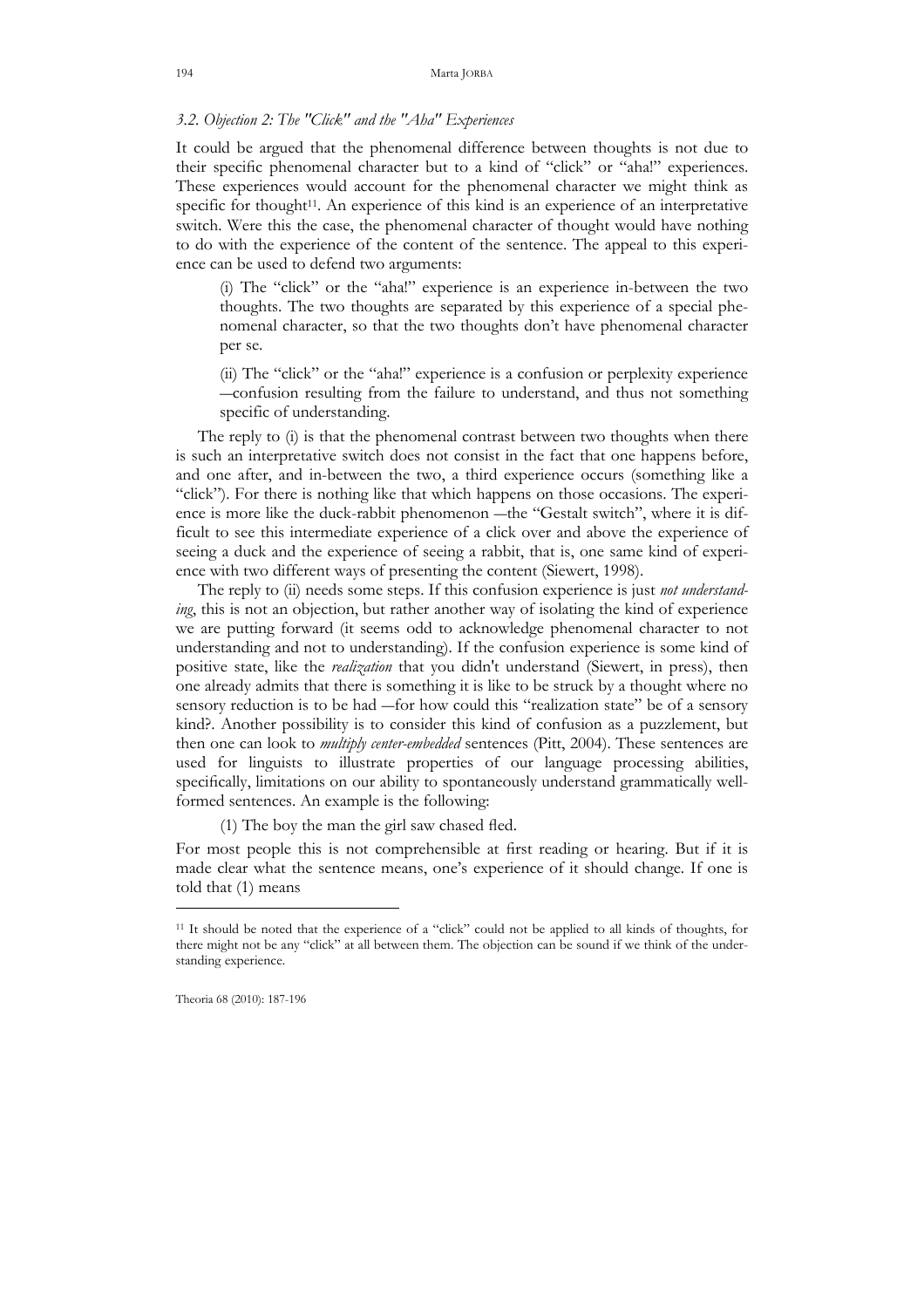### (1') The boy, who was chased by the man that the girl saw, fled,

then the experience of understanding the sentence is different. In this example the sentence remains difficult to understand even after it ceases to be puzzling (and even after you know how to analyze it), so the experience of understanding may be separated from the experience of relief from any perplexity that the sentence may cause.

 We have presented the "click" or "aha!" experience as a candidate for accounting for the phenomenal difference between thoughts, in two different versions. We have given reasons to think that both arguments fail to account for this phenomenal contrast.

# 4. Final Remarks

The preceding arguments lead to the following final remarks.

― We find a way to defend a specific phenomenality for thought in Husserl's theory of intentionality in the LU. Once one accepts that intentionality is a lived phenomenon, it follows that intentional mental episodes have phenomenal character. Moreover, the difference between them is an experiential difference. These experiential differences make the phenomenal character of thinking specific, not reducible to the character of other experiences. We noted that this phenomenological view has a descriptive and not an explanatory or reductive aim. For Husserl, the specificity of the phenomenal character is a *general* feature for all conscious cognitive experiences. I don't attempt to defend this general claim in this paper, for which I think further argumentation is necessary. I have only shown that some thinking experiences, such as understanding, have a specific phenomenal character.

― By introducing the experience of understanding and arguing that its phenomenal character is not reducible to the sensory phenomenal character we have pointed to a case in favour of a specific cognitive phenomenology for at least some thinking experiences. Therefore, we have shown that for some thinking experiences there is a specific phenomenal character.

― If the thesis of a specific phenomenality of some cognitive states is true, then the meaning of 'experience' needs to be broadened in order to include them. Any story about them that leaves aside what it is like to specifically be in them is incomplete. And this amounts to acknowledge that the problem of phenomenality spreads into the domain of cognition.

#### **REFERENCES**

Bayne, T. & Montague, M, in press. Cognitive Phenomenology. Oxford: OUP. Burge, T., 2007. Foundations of Mind. Oxford: OUP. Carruthers, P., 2006. Conscious Experience versus Conscious Thought. In Kriegel, U. & Williford, K. (eds). Consciousness and Self-Reference. Cambridge, Mss.: MIT Press.